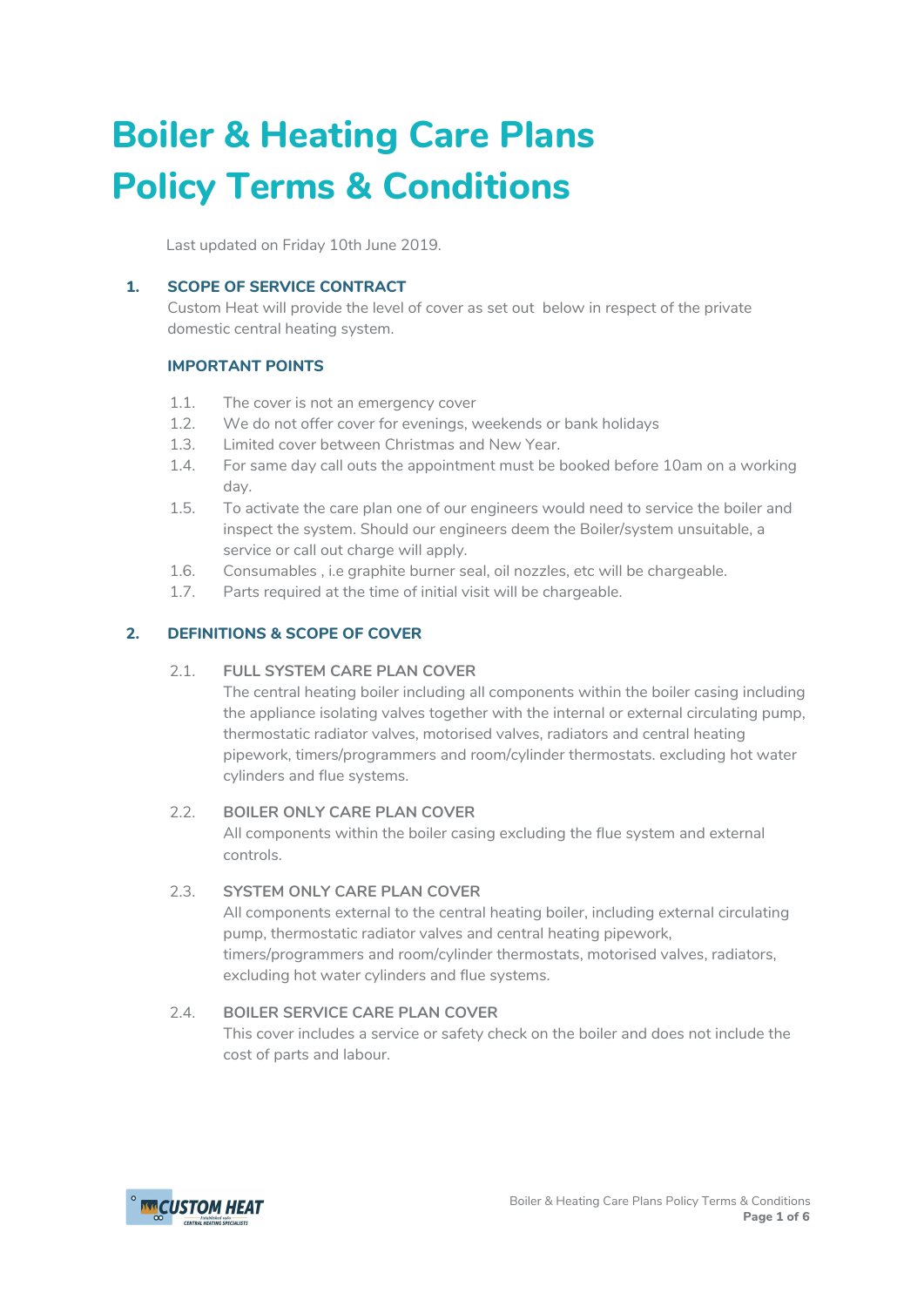## **3. LEVEL OF COVER**

### 3.1. **PRIORITY ATTENTION -**

Custom Heat will endeavour, subject to workload and labour availability, to call the same day (Mon-Fri, exc bank holidays,etc) in response to any breakdown or failure of the central heating system.

## 3.2. **SAFETY CHECK**

At the same time as the annual service visit a Service Engineer will check the safe operation of the appliances specified.

## 3.3. **ANNUAL VISIT**

A Service Engineer will inspect the appliances specified once a year and clean and adjust them as necessary.

## 3.4. **BREAKDOWN FREE LABOUR AND PARTS**

No charge will be made in respect of labour or parts and materials used in repairing any reported fault, unless not included under the care plan..

## **3.5. GUARANTEED SAME DAY CALL OUT**

The office must have received your visit request before 10am on a working day to qualify for the guaranteed same day call out . subject to availability.

## **4. PERIOD OF SERVICE CONTRACT**

- 4.1. The Service Contract is valid for one year from the date of the service.
- 4.2. If paying monthly a minimum of 12 monthly payments are required, in any one year.
- 4.3. If the monthly direct debit is cancelled during the contract period, the outstanding will be invoiced for full payment.

### **5. PAYMENT & RENEWAL**

- 5.1. Payment for the Service Contract is made by a recurring annual payment or monthly payments. All payments are collected via Direct Debit with GoCardless.
- 5.2. The renewal date of the Service Contract will be the yearly anniversary of the date the Service Contract was first taken out. Notification of the renewal will be sent in advance.
- 5.3. Custom Heat, at its discretion, may refuse to offer renewal of any Service Contract.

### **6. CHANGE OF OWNERSHIP**

- 6.1. If the ownership of the premises in which the appliance(s) covered by this Service Contract changes the new owner shall have the benefit of the Service Contract for the remainder of the period for which the payment has been paid.
- 6.2. No refund will be made for the unexpired part of any Service Contract.

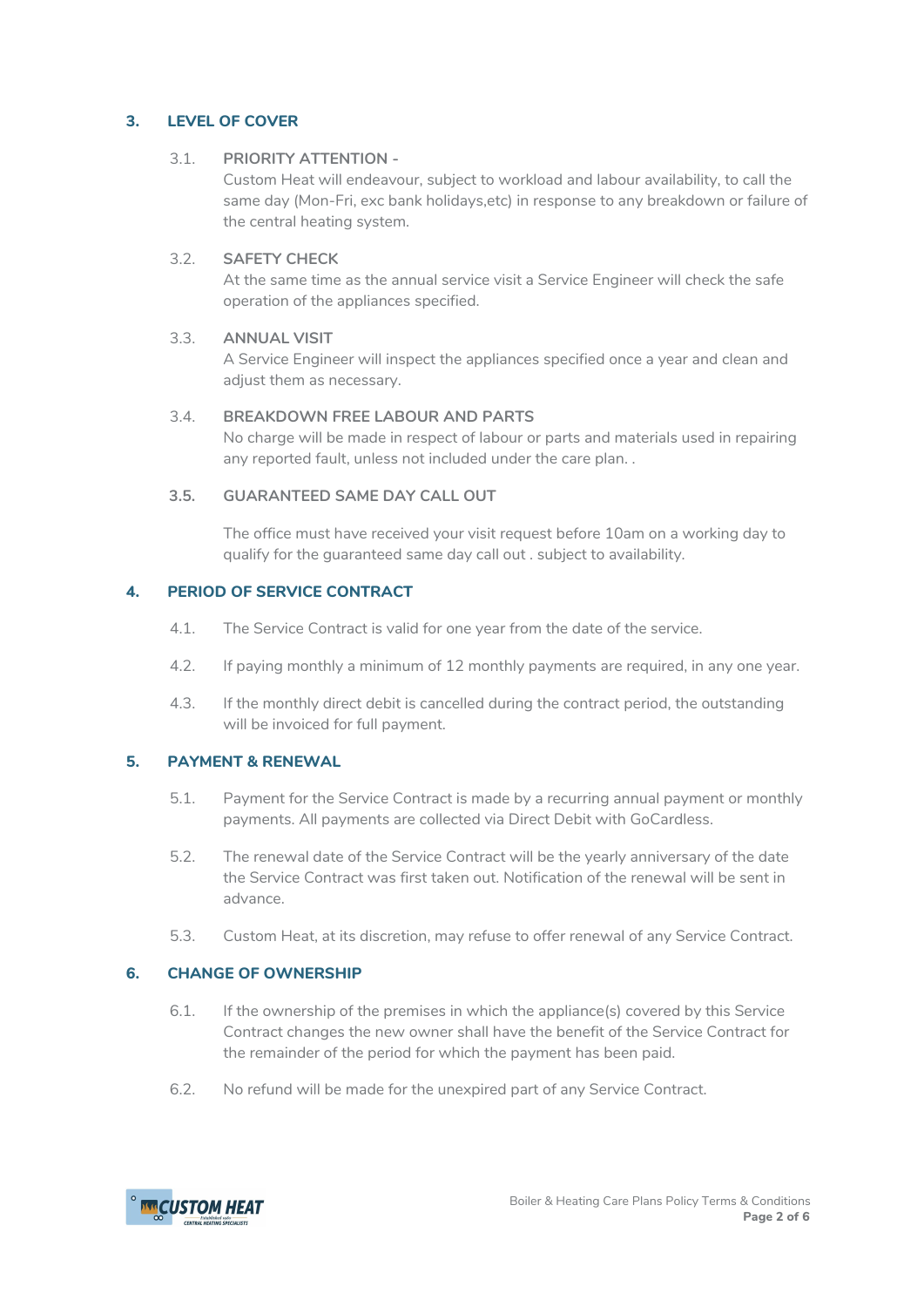#### **7. PROVISION OF SPARE PARTS**

- 7.1. Custom Heat may supply and fit adequate replacement parts or components which are not the same as the parts being replaced.
- 7.2. Custom Heat shall not be held responsible for any delay in the provision of spare parts by suppliers.

#### **8. REPLACEMENT OF CENTRAL HEATING APPLIANCE OR OTHER APPLIANCES**

This Service Contract does not include the replacement of the central heating appliance or other appliance(s) in the event of spare parts or components not being reasonably available. Or the unreliability of the appliance.

#### **9. CONDITION OF THE CENTRAL HEATING SYSTEM OR OTHER GAS APPLIANCES**

- 9.1. Acceptance of a central heating system or any other appliance(s) or system components onto a Service Contract does not imply that it is installed satisfactorily or to the prevailing standards of Custom Heat. Custom Heat will not accept responsibility for any inadequacy attributable to the original design and makes no warranty as to fitness for purpose or condition.
- 9.2. At the time of the first service visit, Custom Heat reserves the right to cancel the Contract and refund any monies paid for reasons of safety, accessibility for servicing or non-availability of spare parts.

#### **10. USE OF SUB-CONTRACTORS**

Custom Heat Ltd reserves the right to use subcontractors to carry out all or any part of the services provided under this Service Contract.

#### **11. LIMITATION OF OBLIGATIONS**

Custom Heat Ltd shall not be liable if it is unable to carry out its obligations under the Service Contract due to industrial disputes or force majeure. Custom Heat Ltd shall not be liable for the cost of temporary secondary heating. Or any expenses or temporary accommodation costs.

#### **12. EXCLUSIONS (PLAN DEPENDANT)**

The following are excluded from this Service Contract:

- 12.1. Adjustment to time and temperature controls.
- 12.2. Call outs during the evening, weekends and bank holidays
- 12.3. The whole flue system or any part of the flue system and its connections/seals
- 12.4. Oil tanks, oil lines and components on the oil line
- 12.5. Electrical elements in radiators.

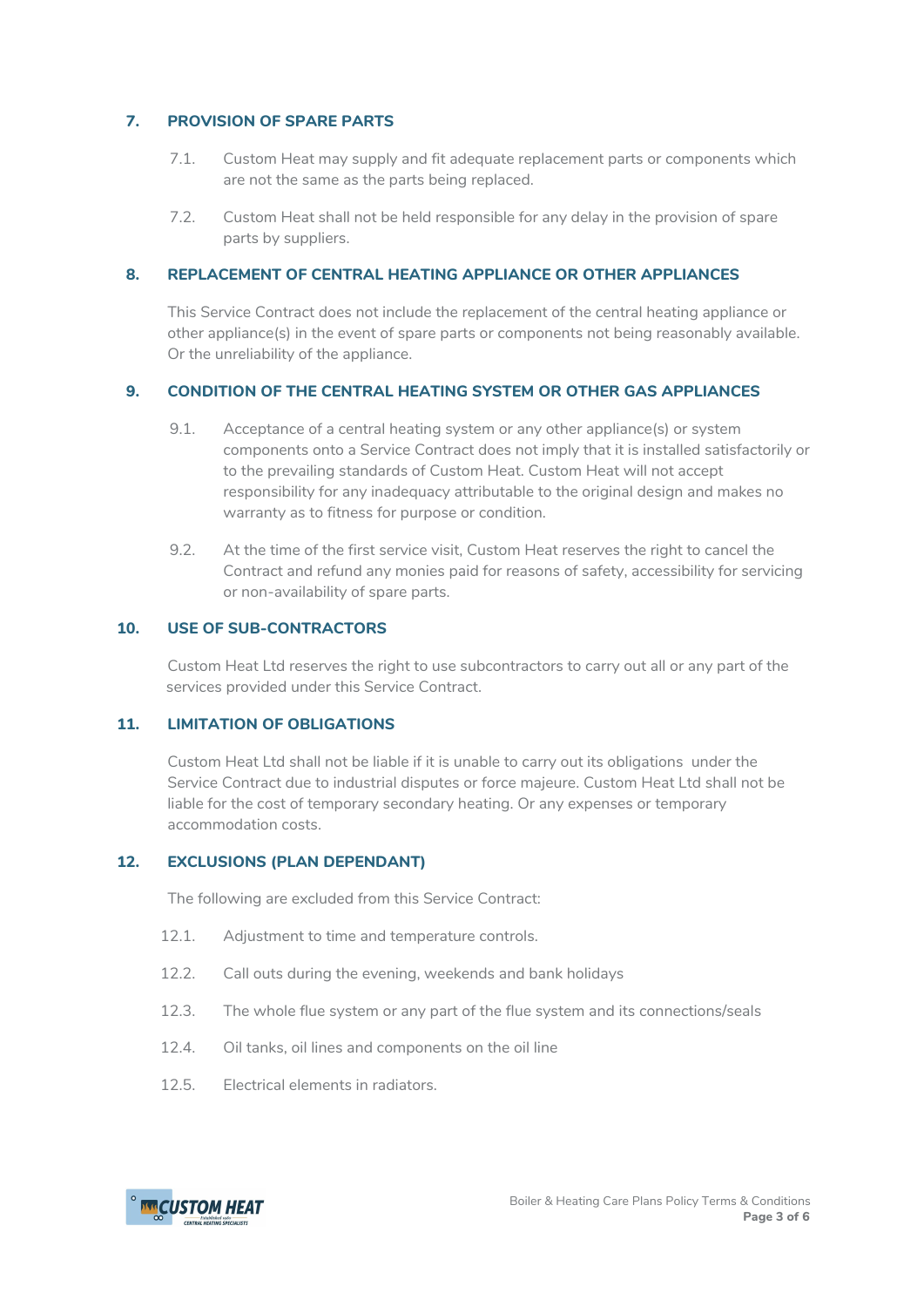- 12.6. The gas supply pipe and the size of the pipe.
- 12.7. A replacement boiler if the existing boiler is beyond economical repair
- 12.8. Replacing or topping up your system inhibitor unless we've removed it
- 12.9. Plumbing work to hot, cold or waste water pipes.
- 12.10. Plumbing items such as showers and taps
- 12.11. Resetting your controls or replacing the batteries
- 12.12. Any parts that are designed specifically for underfloor heating
- 12.13. Supply of curved or designer radiators
- 12.14. Costs arising from the failure of the appliance or a component under the cover, including damage caused by water leaks.
- 12.15. The replacement of decorative parts.
- 12.16. Any defect or adequacy attributable to the original design of the gas central heating system/appliances.
- 12.17. The fabric of the building or pipework and flue pipework buried in it.
- 12.18. Any defect caused through malicious or wilful action, negligence or third-party interference.
- 12.19. Any defect or damage occasioned by fire, lightning, explosion, flood, storm, tempest, frost/ice, impact, ingress, adverse and/or prolonged weather conditions or other extraneous cause.
- 12.20. Consequential damage or loss arising as a result of a defect occurring in the central heating appliance, system or the appliances unless such a defect damage or loss is attributable to the negligence of Custom Heat.
- 12.21. Any defect or damage occurring from a failure of the gas, oil, electricity or water supply.
- 12.22. Descaling and any work arising from hard water scale deposits or from damage caused by aggressive water or an ingress of silt/debris from the water supply main e.g. boiler noises, debris, blockage.
- 12.23. Damage caused by internal corrosion.
- 12.24. The routine refill / top-up of sealed systems.
- 12.25. Damage to components caused by central heating system debris or by poor quality heating water or lack of system inhibitors. Additional system inhibitor chemicals are at extra cost.

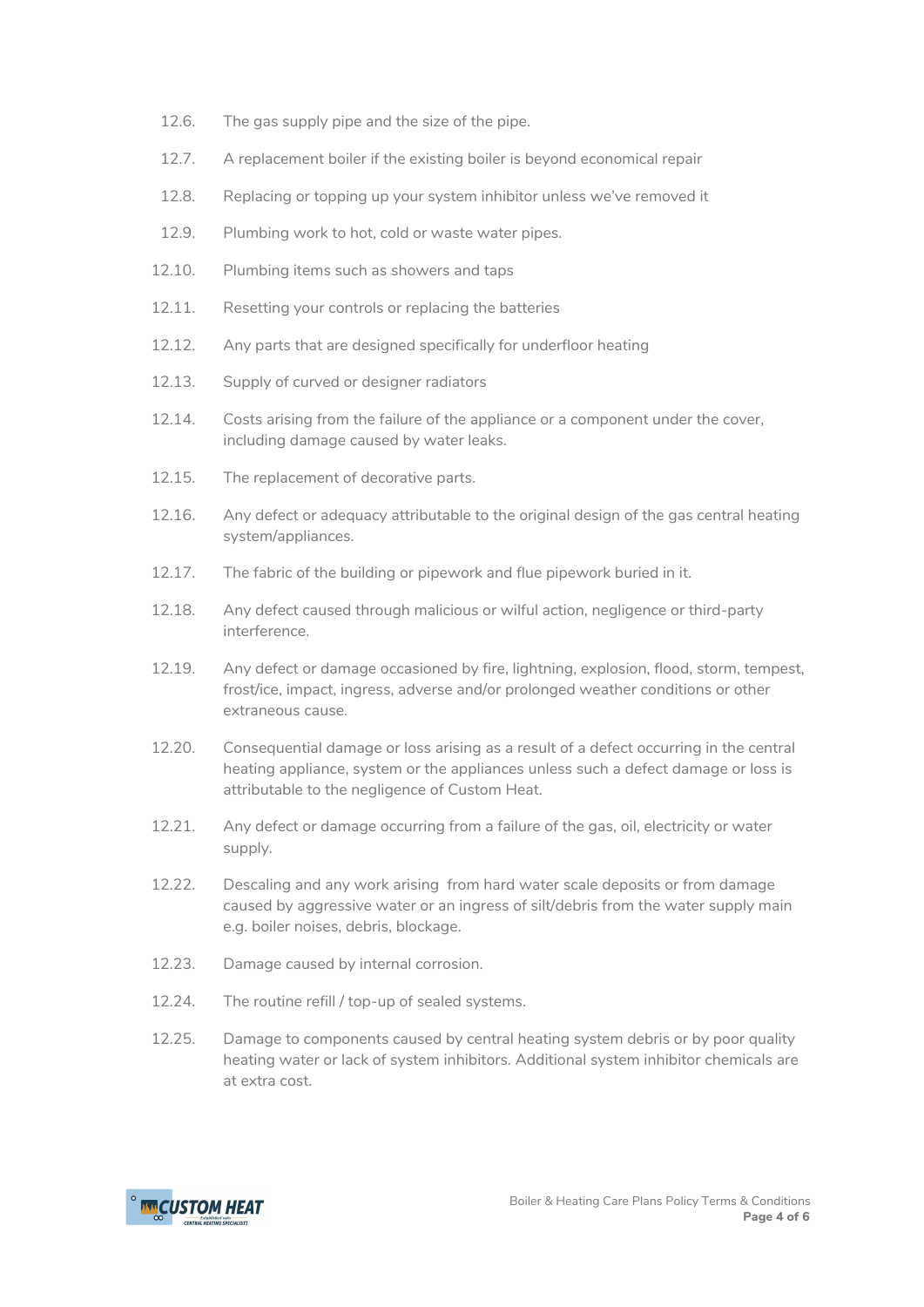